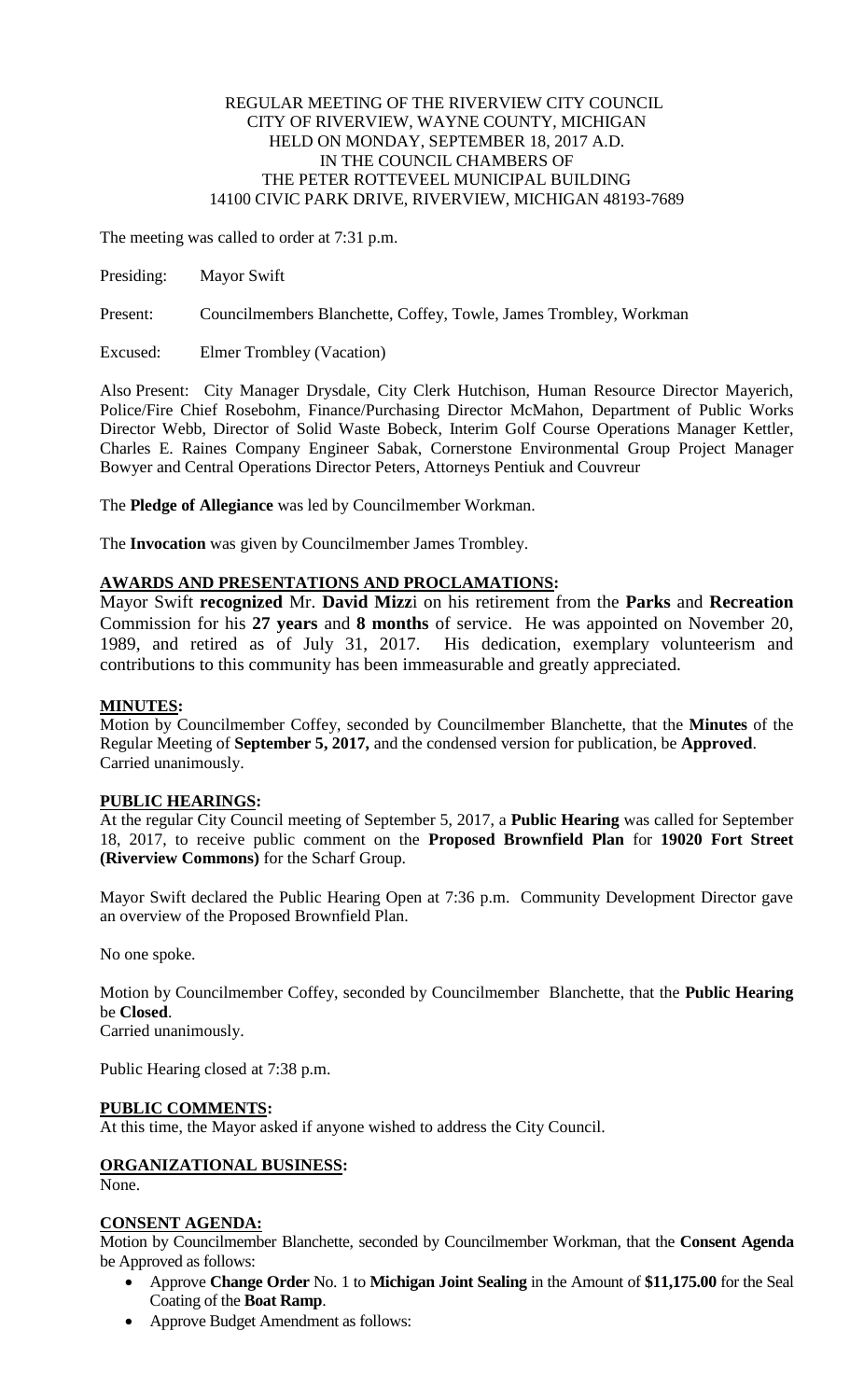| А.                           |                       |                 |                  |              |
|------------------------------|-----------------------|-----------------|------------------|--------------|
|                              |                       | Current         | Amended          | Amendment or |
| Description                  | <b>Account Number</b> | Appropriation   | Appropriation    | Change       |
| 2017/18 Capital Improvements |                       |                 |                  |              |
| <b>Voting Equipment</b>      | 402-901-990.031       | 0.00<br>ື       | $13,000.00$   \$ | 13,000.00    |
| Records on Rom               | 101-215-818.070       | 0.00<br>᠊ᠭ<br>ີ | $9,003.00$   \$  | 9,003.00     |

JUSTIFICATION: To pull forward unencumbered funds in the 2016/17 Voting Equipment and Records on Rom line items into the 2017/18 budget. Carried unanimously.

**RESOLUTIONS:**

Motion by Councilmember Blanchette, seconded by Councilmember James Trombley, that the resolution **to Amend** the **ICMA** Retirement Corporation **Retirement Health Saving Plan,** be Approved.

#### RESOLUTION NO. 17-32 AFFIRMATIVE STATEMENT OF AMENDMENT AND RESOLUTION FOR AMENDMENT OF THE VANTAGECARE RETIREMENT HEALTH SAVINGS (RHS) PLAN

Plan Number: 8 03435

Name of Employer: City of Riverview

State: Michigan

Affirmative Statement of the above-named Employer (the "Employer"):

WHEREAS, the Employer has employees rendering valuable services; and

WHEREAS, the amendment of its existing retire health savings plan serves the interests of the Employer and its Employees.

NOW, THEREFORE, as a duly authorized agent of the Employer, I hereby AMEND the Employer's Plan in the form of the ICMA Retirement Corporation's VantageCare Retirement Health Savings program.

\_\_\_\_\_\_\_\_\_\_\_\_\_\_\_\_\_\_\_\_\_\_\_\_\_\_\_\_\_\_\_\_\_ \_\_\_\_\_\_\_\_\_\_\_\_\_\_\_\_\_\_\_\_\_\_\_\_\_\_\_\_\_\_\_\_\_\_\_\_\_\_\_\_\_\_

Date Title of Designated Agent

\_\_\_\_\_\_\_\_\_\_\_\_\_\_\_\_\_\_\_\_\_\_\_\_\_\_\_\_\_\_\_\_\_\_\_\_\_\_\_\_\_\_

Signature

Resolution of the above-named Employer (the "Employer"):

- WHEREAS, the Employer has employees rendering valuable services; and
- WHEREAS, the amendment of its existing retire health savings plan serves the interests of the Employer and its Employees.

NOW, THEREFORE, BE IT RESOLVED that the Employer hereby Amends the Plan in the form of the ICMA Retirement Corporation's VantageCare Retirement Health Savings program.

AYES: Mayor Swift, Councilmembers Blanchette, Coffey, Towle, James Trombley, Workman NAYS: None.

ABSENT: Councilmember Elmer Trombley

ADOPTED this 18th day of September, 2017.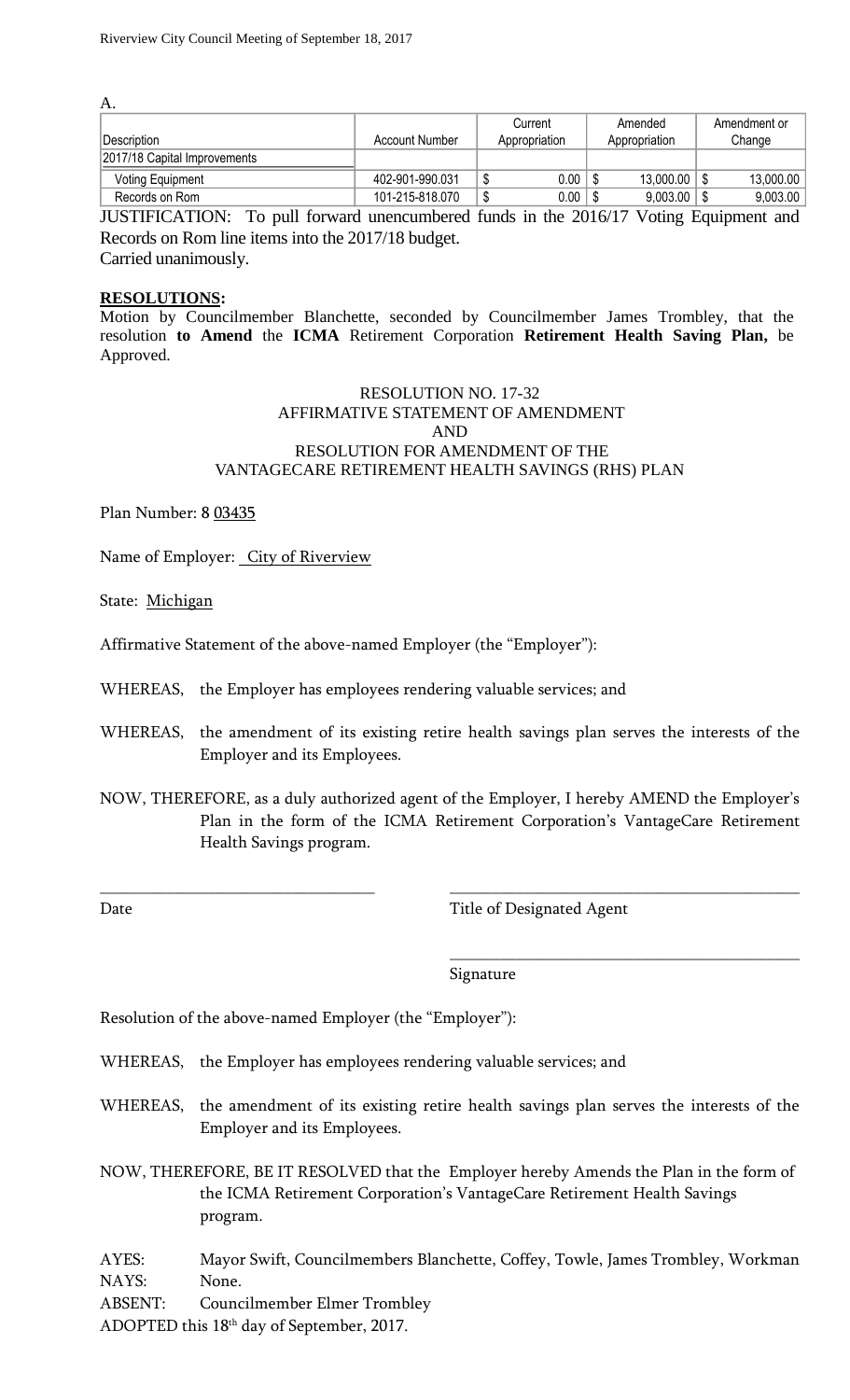ATTEST:

Andrew M. Swift, Mayor of Riverview

\_\_\_\_\_\_\_\_\_\_\_\_\_\_\_\_\_\_\_\_\_\_\_\_\_\_\_\_\_\_\_\_\_\_\_\_\_\_

\_\_\_\_\_\_\_\_\_\_\_\_\_\_\_\_\_\_\_\_\_\_\_\_\_\_\_\_\_\_\_\_\_\_\_\_\_\_

I, Cynthia M. Hutchison, Clerk of the of Riverview, do hereby certify that the foregoing resolution, proposed by Councilmember Blanchette, supported by Councilmember James Trombley was duly passed and adopted at the regular meeting of the Riverview City Council on the 18<sup>th</sup> day of September, 2017.

 $(S E A L)$ 

Cynthia M. Hutchison, CMC City Clerk of Riverview

Motion by Councilmember James Trombley, seconded by Councilmember Coffey, that the resolution for the Brownfield Plan be Adopted. Further, Authorize Execution of Reimbursement Agreement, subject to final legal review, for the Scharf Group for the property commonly known as the Riverview Commons (19020 Fort Street).

# RESOLUTION NO. 17-33 A RESOLUTION TO APPROVE A BROWNFIELD PLAN BY THE CITY OF RIVERVIEW PURSUANT TO AND IN ACCORDANCE WITH THE PROVISIONS OF ACT 381 OF THE PUBLIC ACTS OF THE STATE OF MICHIGAN OF 1996, AS AMENDED

- WHEREAS, The City of Riverview City Council, pursuant to and in accordance with the provisions of the Brownfield Redevelopment Finance Act, being Act 381 of the Public Acts of the State of Michigan of 1996, as amended (the "Act"), has previously created and formally resolved to participate in the Brownfield Redevelopment Authority (BRA) of the City of Riverview (the "Authority") and have designated that all related activities shall proceed through the BRA: and
- WHEREAS, the Authority, pursuant to and in accordance with Section 13 of the Act, has reviewed, adopted and recommended for approval by the City Council of the City of Riverview, the Brownfield Plan (the "Plan") attached hereto, to be carried out within the City of Riverview, related to the development project on the commercial property located at 19020 Fort Street, (the "Site"), as more particularly described and shown in the attached Plan; and
- WHEREAS, the City of Riverview City Council has reviewed the Plan, and have been provided reasonable opportunity to express their views and recommendations regarding the Plan and in accordance with Sections 13(13) of the Act; and
- WHEREAS, the City of Riverview City Council has noticed and held a public hearing in accordance with Section 13(10,11,12 and 13) of the Act, and
- WHEREAS, the City of Riverview Brownfield Redevelopment Authority has approved a resolution supporting adoption of the Plan; and
- WHEREAS, the City of Riverview City Council has made the following determinations and findings:
	- 1. The Plan constitutes a public purpose under the Act;
	- 2. The Plan meets all of the requirements for a Brownfield Plan set forth in Section 13 of the Act;
	- 3. The proposed method of financing the costs of the eligible activities, as described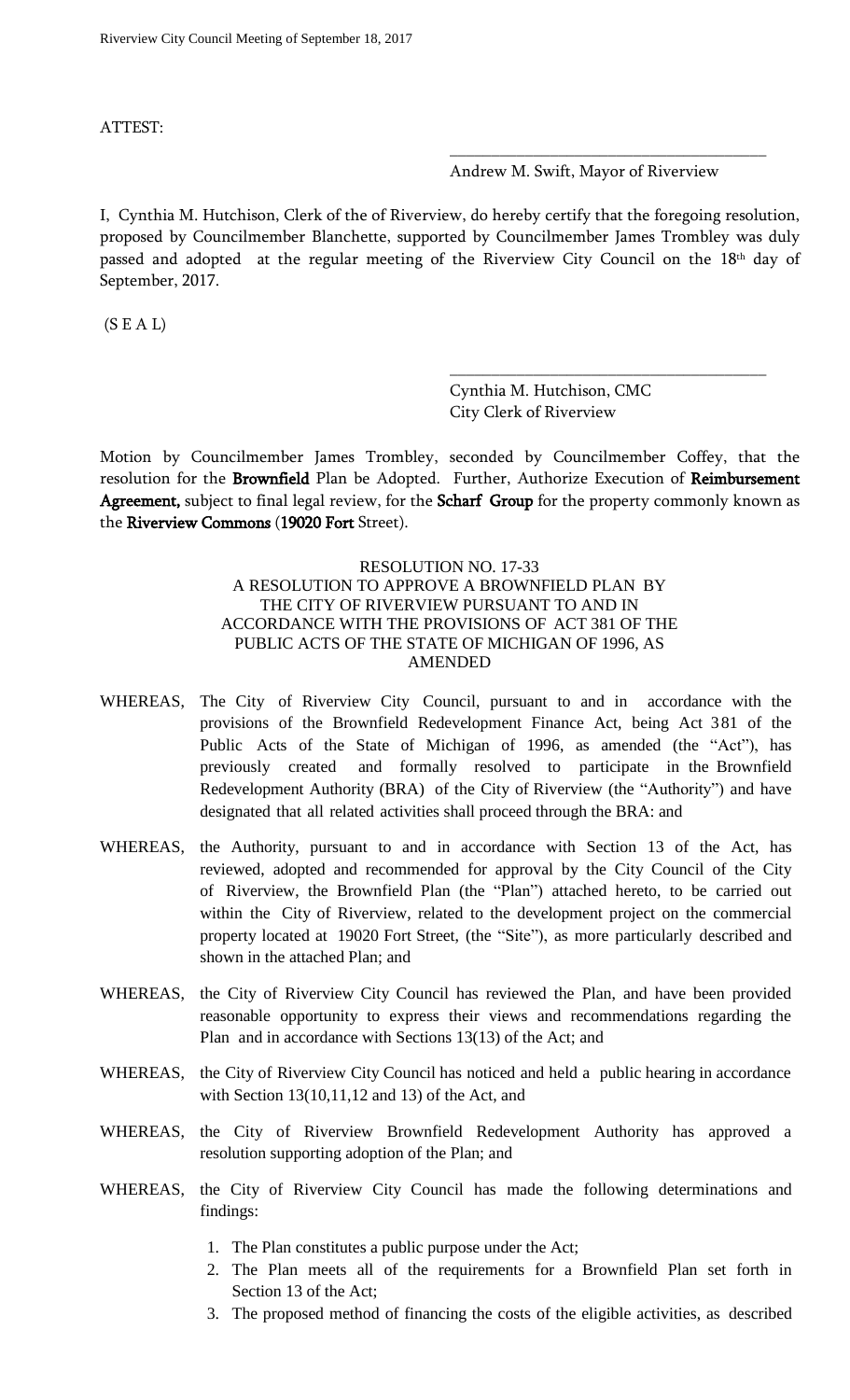in the Plan, was feasible and the Authority has the ability to arrange the financing;

- 4. The costs of the eligible activities proposed in the Plan are reasonable and necessary to carry out the purposed of the Act;
- 5. The amount of captured taxable value estimated to result from the adoption of the Plan is reasonable; and
- WHEREAS, as a result of its review of the Plan, the City of Riverview City Council does hereby approve the Plan.

# THEREFORE, BE IT RESOLVED THAT:

- 1. Plan Approved. Pursuant to the authority vested in the City of Riverview City Council, by the Act, the Plan is hereby approved in the form attached to this Resolution.
- 2. Severability. Should any section, clause or phrase of this Resolution be declared by the courts to be invalid, the same shall not affect the validity of this Resolution as a whole nor any part thereof other than the part so declared to be invalid.
- 3. Repeals. All resolutions or parts of resolutions I conflict with any of the provisions of this Resolution are hereby repealed.

AYES: Mayor Swift, Councilmembers Blanchette, Coffey, Towle, James Trombley, Workman NAYS: None.

EXCUSED: Councilmember Elmer Trombley ADOPTED this 18th day of September, 2017. ATTEST:

# Andrew M. Swift, Mayor

\_\_\_\_\_\_\_\_\_\_\_\_\_\_\_\_\_\_\_\_\_\_\_\_\_\_\_\_\_\_\_\_\_\_\_\_\_\_\_

\_\_\_\_\_\_\_\_\_\_\_\_\_\_\_\_\_\_\_\_\_\_\_\_\_\_\_\_\_\_\_\_\_\_\_\_\_\_\_

I, Cynthia M. Hutchison, duly authorized City Clerk of the City of Riverview, do hereby certify the above is a true copy of a resolution adopted by the Riverview City Council at their regular meeting of September 18, 2017.

 $(S E A L)$ 

# Cynthia M. Hutchison, City Clerk

# **ADMINISTRATION:**

Motion by Councilmember Coffey, seconded by Councilmember Blanchette, that the **Cooperative Bid**  Purchase of one (1) **2018 Ford F750 Dump**, Plow, Salt **Truck** from **Gorno Ford** of Woodhaven, Michigan, in the amount of **\$137,807.00** be Approved. Carried unanimously.

Motion by Councilmember Blanchette, seconded by Councilmember Workman, that a **Public Hearing**  be called on **October 2, 2017**, for the Purpose of considering the **Transfer** of **Program Year 2017**  Community Development Block Grant **(CDBG) Program Income Funds** to **Public Facilities Improvements** - Park Playground Equipment for the purpose of building a **Splash Pad** in **Memorial Park.**

Carried unanimously.

Motion by Councilmember Coffey, seconded by Councilmember Blanchette, that **Change Order No. 3** with **Dominic Gaglio Construction**, Inc., for the Reconstruction of the **Fire Department's South Parking Lot** in the amount of **\$125,000.00** plus ten percent (1**0%) contingency** for a total amount of **\$137,500.00** be Approved. Carried unanimously.

# **ORDINANCES**:

Motion by Councilmember James Trombley, seconded by Councilmember Coffey, that the Clerk be Authorized to give the **Second Reading**, by title only, of Proposed Ordinance **No. 696,** regarding Traffic Control Order 422 - **Stop Sign** installation at **Brandywine** and **Hamilton** intersection. Carried unanimously.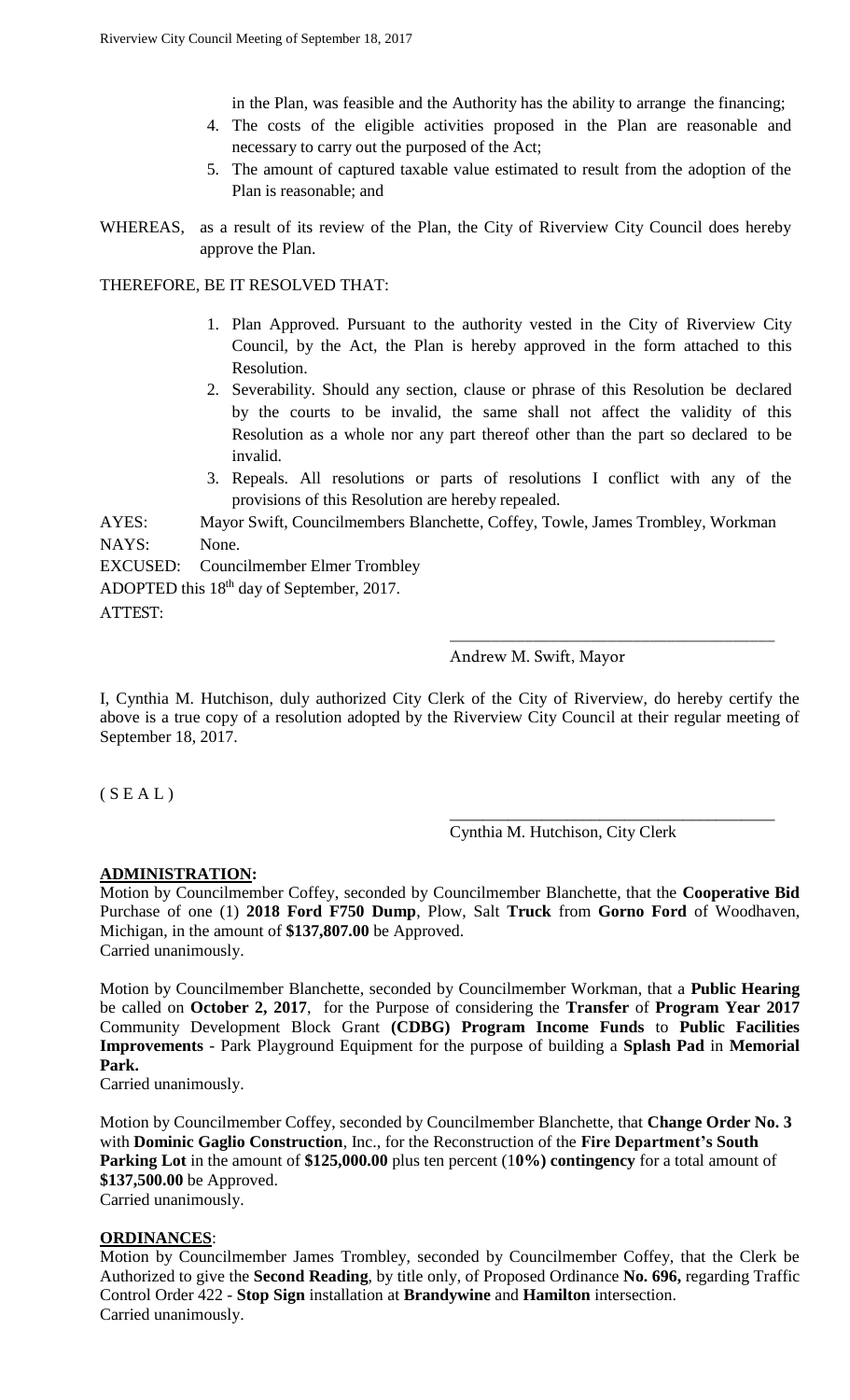# PROPOSED ORDINANCE NO. 696 AN ORDINANCE TO AMEND THE CODE OF ORDINANCES OF THE CITY OF RIVERVIEW TO AMEND SECTION 66-3 TO RATIFY AND APPROVE TRAFFIC CONTROL ORDER NUMBER 422

#### THE CITY OF RIVERVIEW ORDAINS:

ARTICLE I. Section 66-3 is hereby amended to include Traffic Control Order Number 422 to hereafter read as follows:

Section 66-3. - Traffic control orders. All traffic-control devices and signs over which the City of Riverview retains jurisdiction, as listed in traffic-control orders through Traffic-Control Order Number 422, as filed with the City Clerk, are hereby adopted, approved and codified in conformance with Section 2.53 of the Uniform Traffic Code. This codification is made pursuant to MCL 117.5b, MSA 5.2084(2).

ARTICLE II. Penalty: A person violating this ordinance shall be punished in accordance with Section 1-8 of the Code of Ordinances of the City of Riverview, unless a different penalty is expressly provided in this ordinance.

ARTICLE III. Severability: Should any word, sentence, phrase or any portion of this Ordinance be held in a manner invalid by any Court of competent jurisdiction or by any agency having authority to do so for any reason whatsoever, such holding shall be construed and limited to such word, sentence, phrase or any portion of the Ordinance held to be invalid and shall not be construed as affecting the validity of any remaining words, sentences, phrases or portions of the Ordinance.

ARTICLE IV. Conflicting Ordinances: All prior existing ordinances adopted by the City of Riverview inconsistent or in conflict with the provisions of this Ordinance are, to the extent of such conflict or inconsistency, hereby expressly repealed.

ARTICLE V. Reading and Publication: This Ordinance shall be given a first reading on September 5, 2017, shall be given a second reading on September 18, 2017, shall be adopted on September 18, 2017, and shall be published and become effective upon publication. The Clerk shall publish a summary of this Ordinance and include in the publication notice that a true copy of the Ordinance can be inspected or obtained at the Clerk's office.

ADOPTED, APPROVED AND PASSED by the City Council of the City of Riverview this 18<sup>th</sup> day of September, 2017.

The undersigned hereby certifies that the foregoing is a true and accurate copy of the ordinance adopted by the City Council of the City of Riverview at a regular meeting held on September 18, 2017.

> Cynthia M. Hutchison, CMC City Clerk

\_\_\_\_\_\_\_\_\_\_\_\_\_\_\_\_\_\_\_\_\_\_\_\_\_\_\_\_\_\_\_\_\_\_\_\_\_\_\_\_\_

Motion by Councilmember James Trombley, seconded by Councilmember Coffey, that Proposed Ordinance **No. 696** be **Adopted**. Carried unanimously.

Motion by Councilmember James Trombley, seconded by Councilmember Coffey, that the City Clerk be Authorized to give the **First Reading**, by title only, of **Proposed Ordinance No. 697** regarding the Tobacco Use by Minors.

Carried unanimously.

# PROPOSED ORDINANCE NO. 697

AN ORDINANCE TO AMEND CHAPTER 38 OF THE RIVERVIEW CODE "OFFENSES AND MISCELLANEOUS PROVISIONS", BY ADDING SECTION 38- 380 "TOBACCO", TO DIVISION 1 "GENERALLY", ARTICLE IX, "MINORS", TO PROHIBIT THE POSSESSION, CARRYING OR USE OF TOBACCO AND TOBACCO PRODUCTS BY A MINOR UNDER THE AGE OF EIGHTEEN (18) YEARS OF AGE.